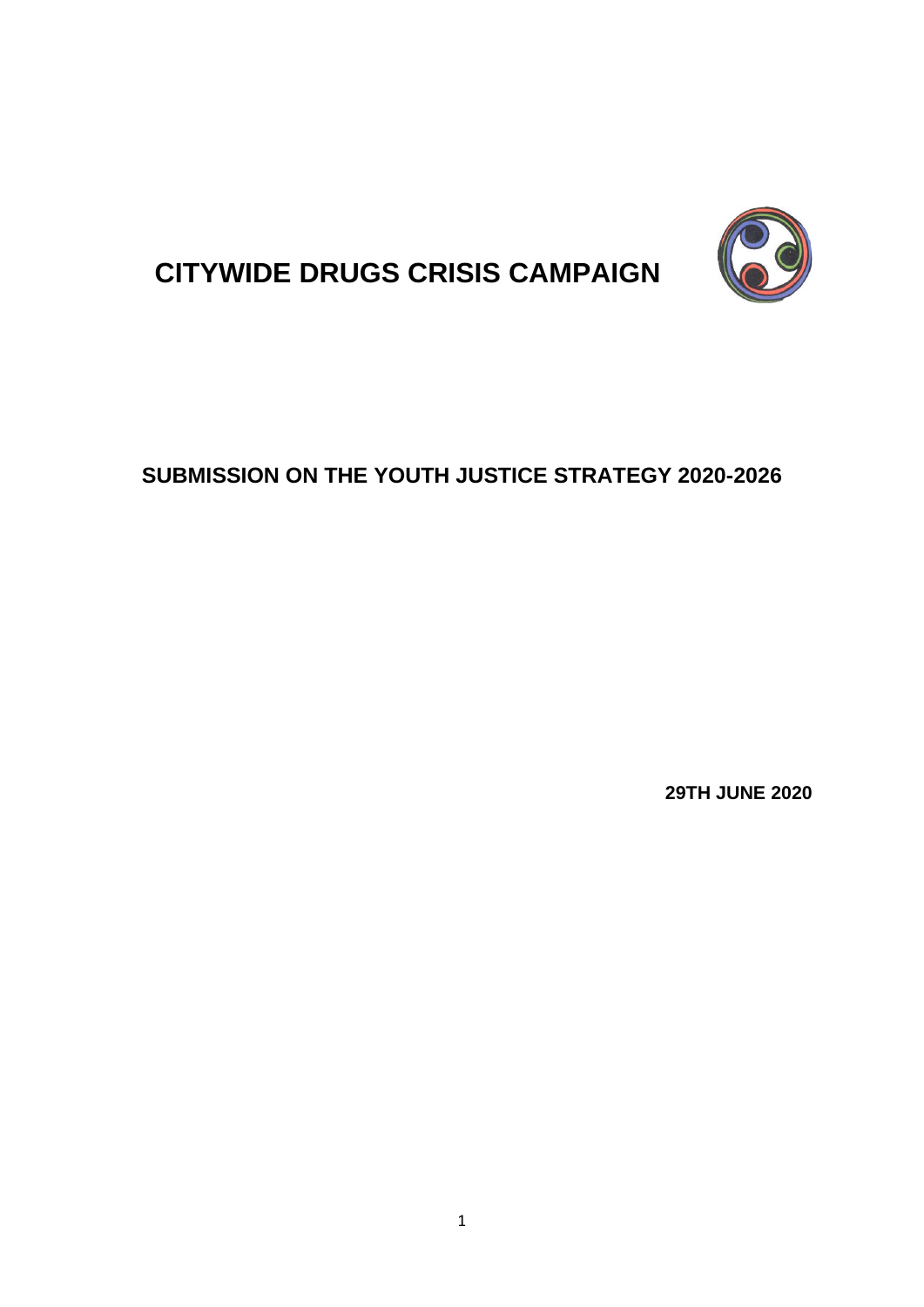### **Introduction**

Citywide Drugs Crisis Campaign is a national network of community organisations that are involved in addressing the drugs issue and it represents the community sector on the National Committees for the National Drugs Strategy (NDS). Issues relating to young people and drug use are a core part of the agenda for our networks of Drug and Alcohol Task Force (DATF) Community Reps and Community Drug Projects and in recent years the issues around young people's involvement in the drugs trade have developed as a key area of concern. Our submission will focus in particular on responding to issues relating to young people's drug use and engagement in the drugs trade.

#### **Guiding Principles**

We very much welcome the Guiding Principles set out in relation to Children and Young People; *that young people in conflict with the law will be treated as children first, with due respect for their rights, in a way that promotes their reintegration and strengthens their capacities, and that reinforces respect for the human rights and freedoms of others, that the development of policies, programmes and systems will be informed by the voices of children and young people, and that young people should be diverted from the formal youth justice system to the greatest extent possible, with due regard for the welfare of communities and society in general.*

### **National Policies**

## **1.3.1 – We will work collaboratively to ensure that the prevention of offending behaviour is mainstreamed into all Government policies affecting children and young people (and their families)**

Based on our experience as members of the National Committees for the NDS, it is crucially important to have a strong pro-active engagement by the Dept. of Children and Youth Affairs in the delivery of the Drugs Strategy. In the past when the Young People's Facilities and Services Fund was considered as a core part of the NDS, the Dept. of Children was an active participant in the work of the NDS national policy committees and this role needs to be reinvigorated and strengthened. It is also crucial that the engagement of the Dept. of Justice with the NDS incorporates a focus on youth justice issues, as well as on the core policing issues.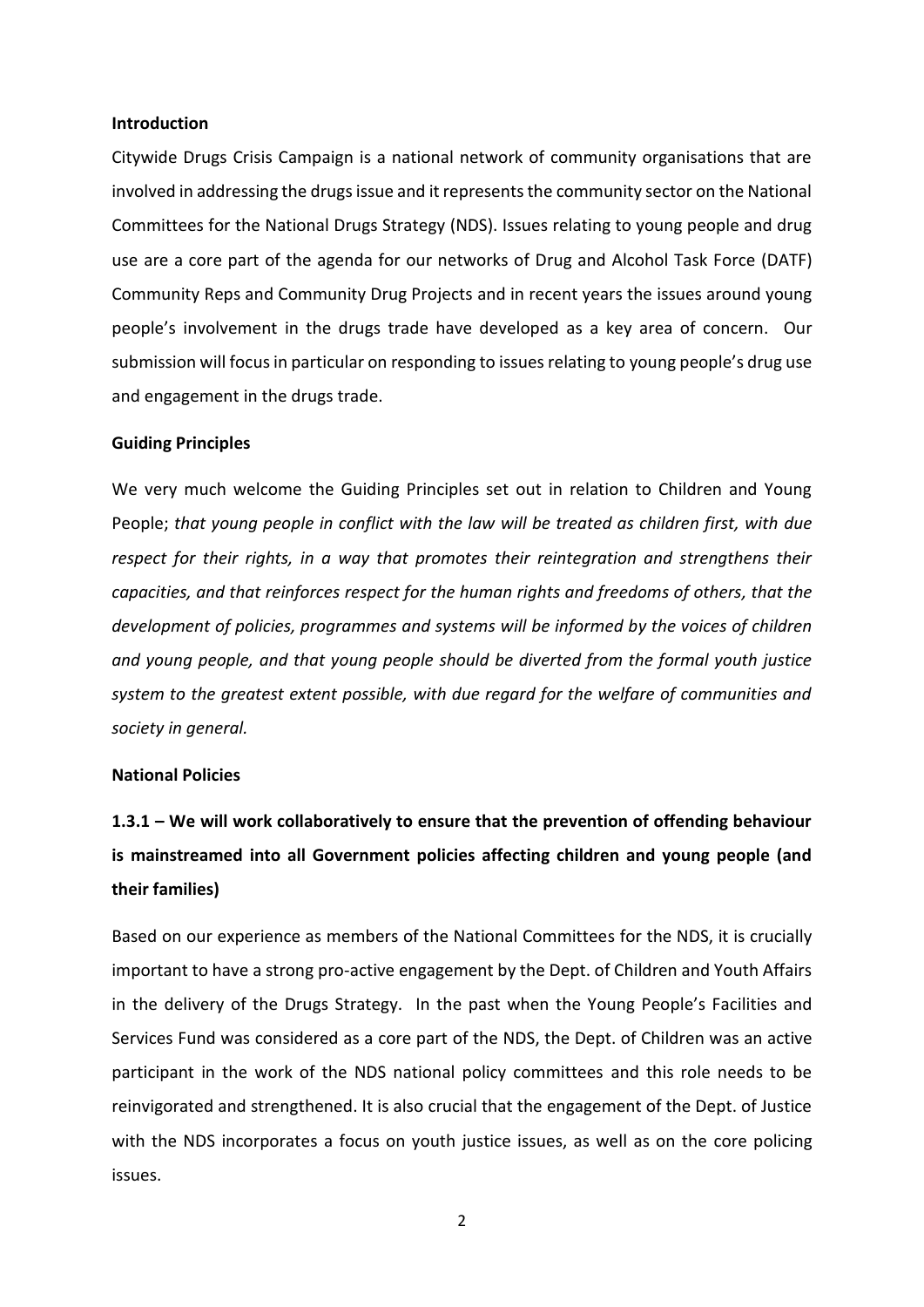### **Legislation**

**1.6 We will provide statutory backing for collaboration between agencies based on principles of the best interest of children and young people.** 

**1.6.1 - We will provide for a positive duty for agencies to cooperate in relation to children and young people, including those in situations more likely to give rise to offending behaviour**

We very much welcome the proposal to provide statutory backing and to make it a positive duty for collaboration between agencies. While collaboration and interagency working are regularly stated as key principles in our policy documents, this type of working does not happen in practice without strong leadership at the highest level in all relevant agencies and departments. Statutory backing will ensure the required level of prioritisation at senior level to ensure that it happens.

### **Training and Frontline Support**

**1.8 We will work to enhance the capacity of all those working directly with young people (and their families) to provide appropriate support and guidance, particularly in relation to risks of offending behaviour**

### **1.9 We will provide specific training for professionals involved in the criminal justice system to underpin the provision of effective services**

We also very much welcome the commitment to training, as this will be an essential support for workers across the statutory, voluntary and community services who are charged with a role in implementation of the actions of this strategy. Joint training across the sectors also has a key role to play in supporting the development of collaboration and interagency working.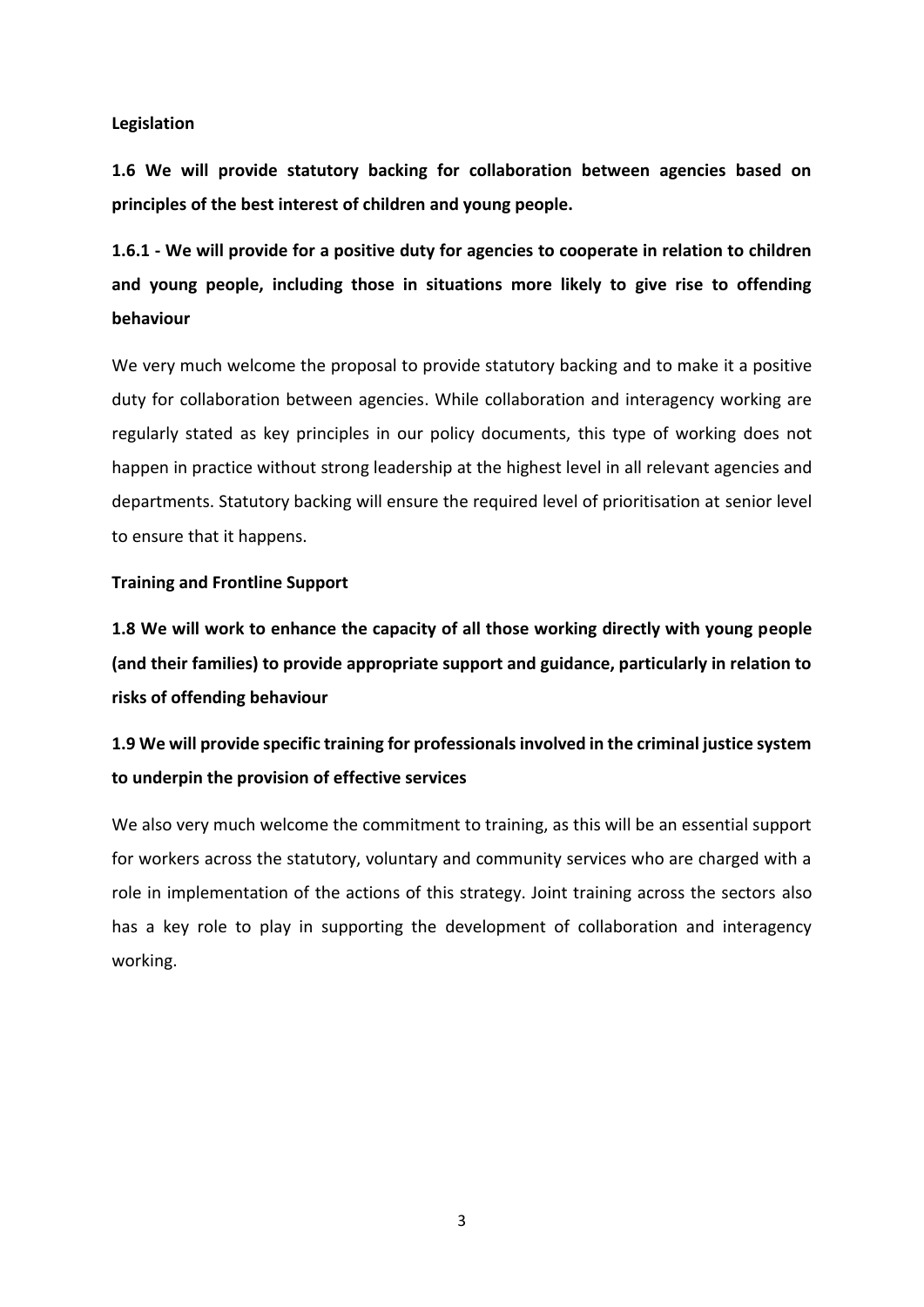### **Voices of Children and Young People**

## **1.5.1 - We will involve children and young people as active partners in the development of systems and programmes and document how this is done in reports from Departments and agencies.**

We very much welcome the commitment to engage in a conversation with young people and to hear their voices. The Citywide research (see below) highlighted the need to speak directly to young people themselves and to ensure that their accounts are at the centre of public discourse on this issue. Young people are growing up with the "normalisation" of the reality of an organised drug economy operating in their community and so becoming involved in the drug economy does not seem strange or shocking to them. There is a need for a balance between intervention and research to capture the issues and to shape a public conversation in relation to the effects of drug use and drug markets on young people's daily lives, valuing their experiences as an essential first step in shaping our responses.

### **Research and Evidence**

### **1.10.5 - We will prioritise research and pilot initiatives on a) harder-to-reach groups, including those subject to grooming and coercive control by criminals**

Research is an essential tool in helping us to understand how young people are experiencing the impact of the drugs issue on their lives. Citywide has led a piece of exploratory research with practitioners in the Community Drugs Projects and Community Youth Services in collaboration with Dr. Matt Bowden (Technological University of Ireland) to look at the experience of working with young people involved in the illegal drugs trade and a number of points in this submission are based on the findings of the research.

### [https://www.citywide.ie/download/pdf/2019\\_the\\_drug\\_economy\\_and\\_youth\\_intervention](https://www.citywide.ie/download/pdf/2019_the_drug_economy_and_youth_interventions.pdf) [s.pdf](https://www.citywide.ie/download/pdf/2019_the_drug_economy_and_youth_interventions.pdf)

### **Coordinated Services**

**1.4 We will develop effective systems for collaboration by agencies and funding programmes in the design of youth, family and child services, coordinated at the point of delivery, designed around the needs of children and young people rather than Departmental responsibilities and funding lines**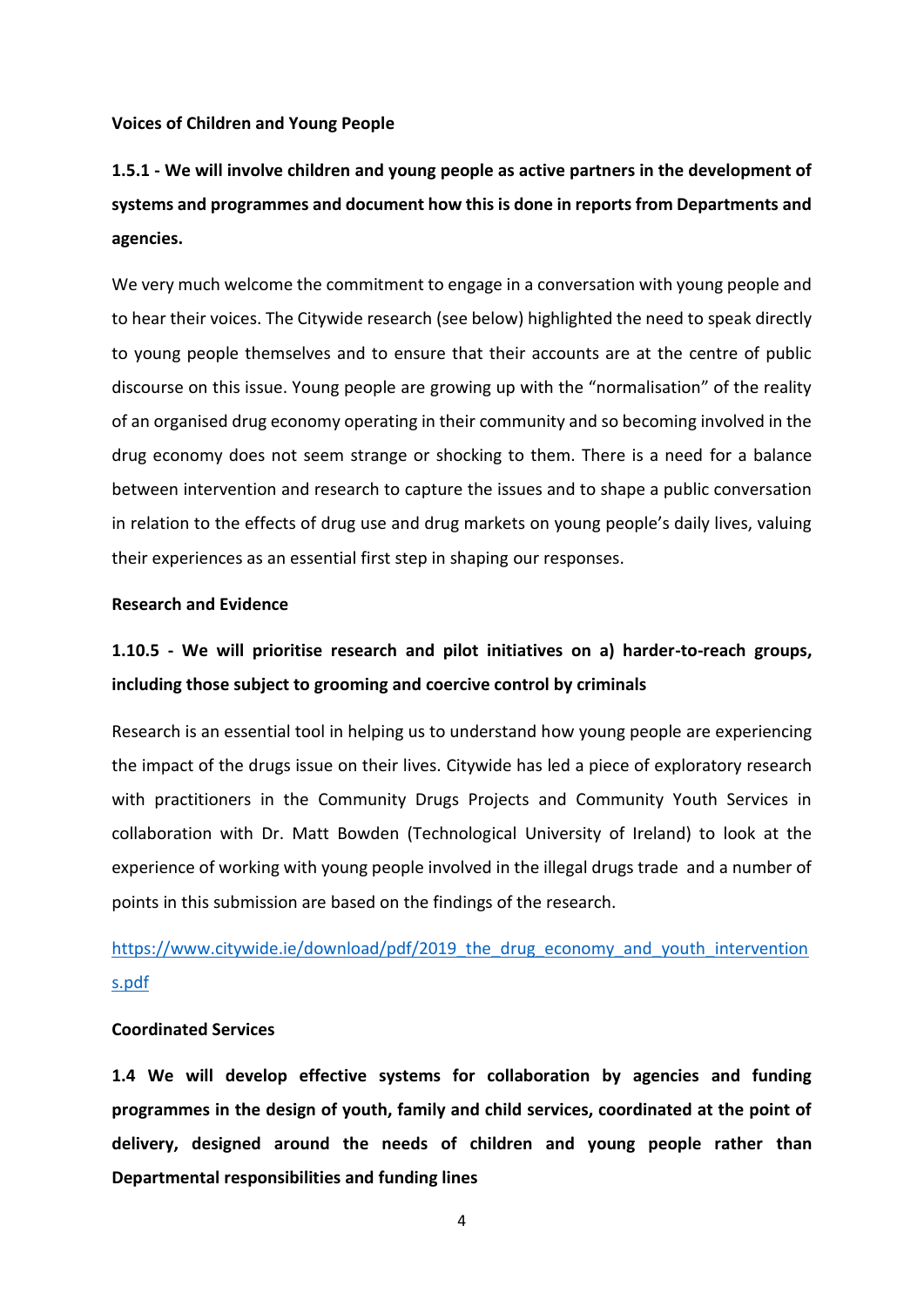**1.4.1 We will identify oversight arrangements to ensure that children and young people in situations that are more likely to give rise to offending behaviour are fully included in Prevention and Early Intervention programmes and services, particularly in situations where it is more difficult for services to engage. This will include examining if the work of CYPSCs, Local Drugs Task Forces (LDTFs) or other service coordination mechanisms can be better aligned**

Action 1.2.8 of the NDS aims to ' improve services for young people at risk of substance misuse in socially and economically disadvantaged neighbourhoods' by 'developing a new scheme to provide targeted services for young people at risk' The new scheme UBU – Your Place Your Space - currently being rolled out by the Dept. of Children is in fulfilment of this action . There was very limited consultation with the NDS structures at national or local level in the design of this scheme, so it is essential that this is improved on by having structured, effective and meaningful collaboration through the DATFs in relation to its implementation and monitoring.

In the lives of children and young people the factors that may contribute to them being at risk and/or becoming involved in offending behaviour are usually present in their lives from an early stage and there is no predetermined or set point at which they will move from being at risk to being directly involved. We believe that a model of integrated services, where youth justice interventions are located as part of mainstream youth services, will best serve to ensure that young people have access to the supports that are most relevant for them, whether that be around prevention, early intervention or addressing more persistent offending behaviour. We have positive examples in our communities of where GYDPs are located as part of broader Youth Services and we need to build on the evidence of the effectiveness of this approach.

We can see, for example, that young people who become involved in the drugs trade may have different pathways in relation to their involvement. Youth Workers participating in the Citywide research described the young people who are involved in selling drugs as falling into two different categories. The *resilient* (with jobs, education and prospects) see drug work as means of accessing cash to 'party'; this is part of the fast moving, globalised, consumer world where status is what you are wearing and how you can show off on social media all the nice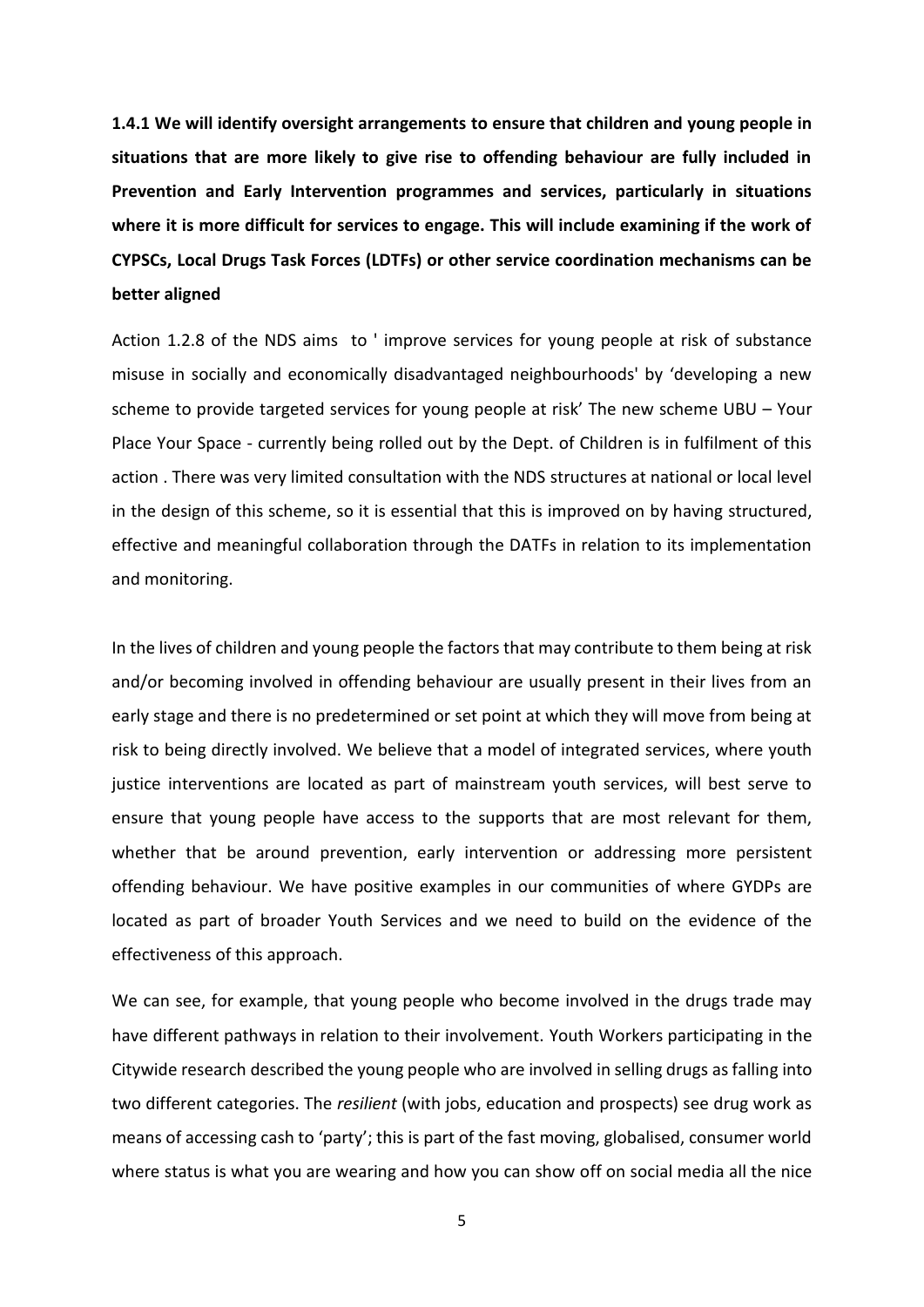things that you have. For the *vulnerable,* it is more about basics – clothes, food – and young people coping with unstable home lives find that the drug market becomes a viable alternative for meeting their needs. The type of interventions required by young people involved in the drugs trade may be quite different depending on whether they are in the resilient or vulnerable group and services that are integrated at the point of delivery will enhance our capacity to put the appropriate interventions in place.

#### **Prevention/Early Intervention**

**2.1 We will enhance service delivery through collaboration across agencies and programmes to deliver integrated services for children and young people in situations that are more likely to give rise to offending behaviour, designed around the needs of children and young people rather than Departmental responsibilities and funding lines, including education, mental health and drugs services**

**2.7.2 Establish clear interagency procedures, working with community partners and the Probation Service, to address the situation of children and young people involved in offending behaviour, especially those unsuitable for Diversion, incorporating pilot project and programme initiatives** 

We very much welcome the recognition that services should be designed around the needs of young people rather than departmental responsibilities and funding lines and in particular welcome the commitment to collaboration between services for young people and drug and mental health services. Our local youth services have a key role to play in responding to the risk factors that impact on young people in relation to drug use and in delivering drug awareness and education as a core part of youth work. Often young people who have begun using drugs don't see themselves as having a problem and don't see the need to access drug services. While our Community Projects report significant levels of use of cannabis/weed use and of street tablets amongst young people, they young people do not relate this to what they see as the traditional profile of the 'drug user'- injecting heroin, lying in doorways or on balconies, having serious physical health issues.

It is essential that youth services and young people's addiction services should be supported to work in partnership, to ensure the needs of our young people are responded to at the earliest possible stage and in a way that is appropriate to their needs. The strong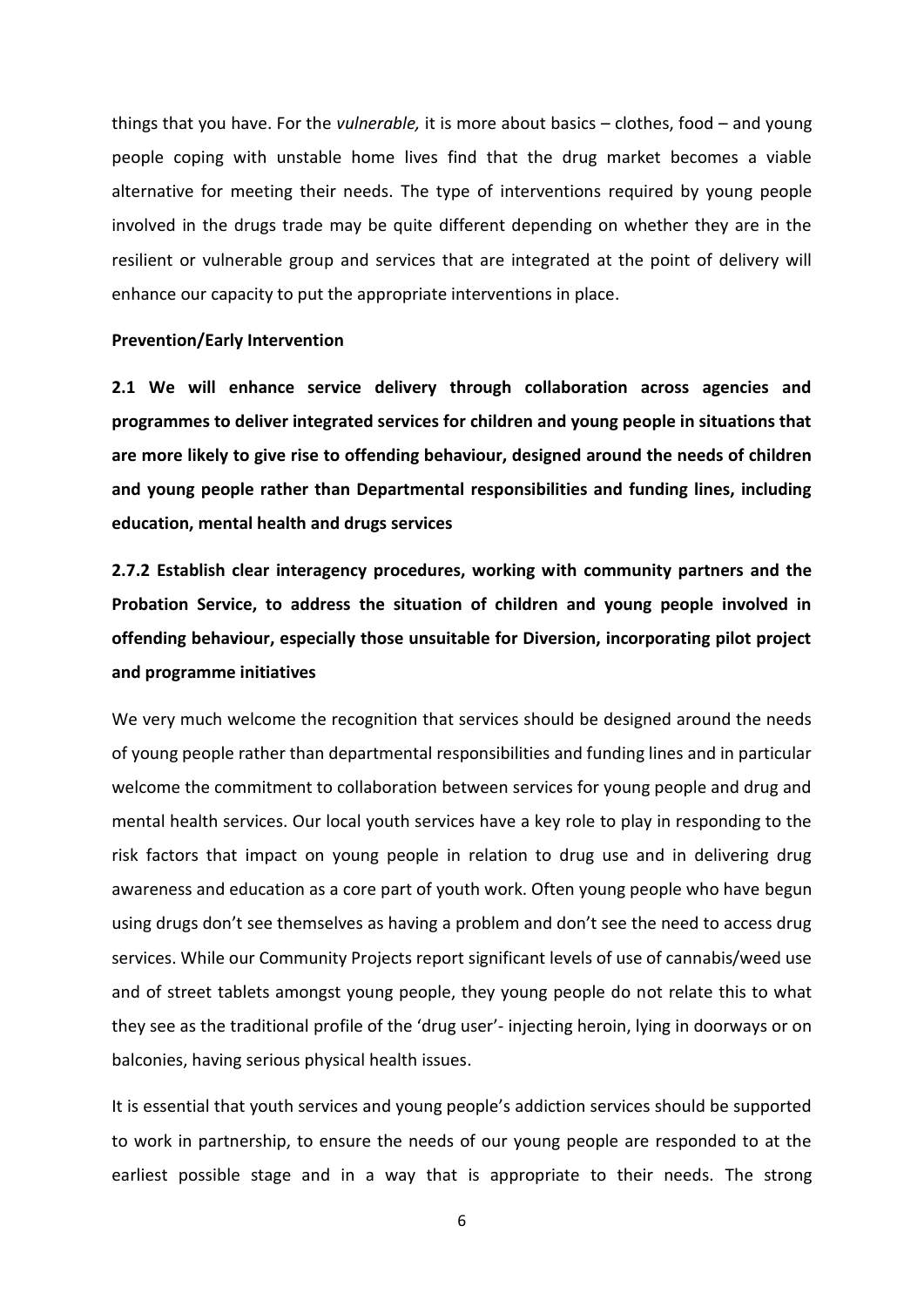interconnection between mental health issues and drug use is also now well recognised and both Drug Projects and Youth Services report high levels of anxiety and stress amongst young people for which they are self-medicating through their drug use.

The Citywide research highlights the need for drug awareness and prevention work to include education on how debt and credit work in the drugs economy. Providing credit or 'fronting' drugs to young people for re-distribution or consumption is viewed as a widespread practice and this is seen as the underlying financial structure that underpins drug selling. Youth workers expressed serious concern that – in the context of peer-to-peer drug distribution – this credit can be misunderstood by young people, '*that day-to-day supply through friendship connections is not a gift, it's an economic bond'.* Helping young people to develop a critical practice around credit and debt is seen as key in this respect: in the context of peer-to-peer drug distribution, young people need to understand that credit is an economic bond and not an altruistic act. Threats and physical violence are the means used to recoup debts and systemic intimidation is a critical experience for young people and their communities as captured in the interviews.

It is crucial that we recognise and address the reality of drug-related intimidation and violence as being part of the lives of some of the young people who are involved in drug use and/or the drug trade. The recent EMCDDA and Europol report found that drug distribution networks in Ireland appear to be structured as a three-tier hierarchy: (1) a lower tier of highly disadvantaged young people generally involved in bullying, assaulting, stealing, vandalising and spreading fear on behalf of the network; (2) a middle tier of young people typically engaged in high-risk, low-reward activities, such as transporting, holding or dealing drugs, carrying guns, and conducting shootings, beatings and serious intimidation; and (3) a higher tier of serious players, often formed around a kinship core, which controls the other tiers.

Participants identified how drug related intimidation (DRI) and drug debt intimidation (DDI) are key to how drug distribution networks are organised, involving 'disciplinary intimidation' as a way of controlling those involved in distribution networks and 'successional intimidation' in how young people are recruited.

While this research is identifying very serious challenges for our work with young people, the research interviewees are passionate in presenting a strong message that there is hope for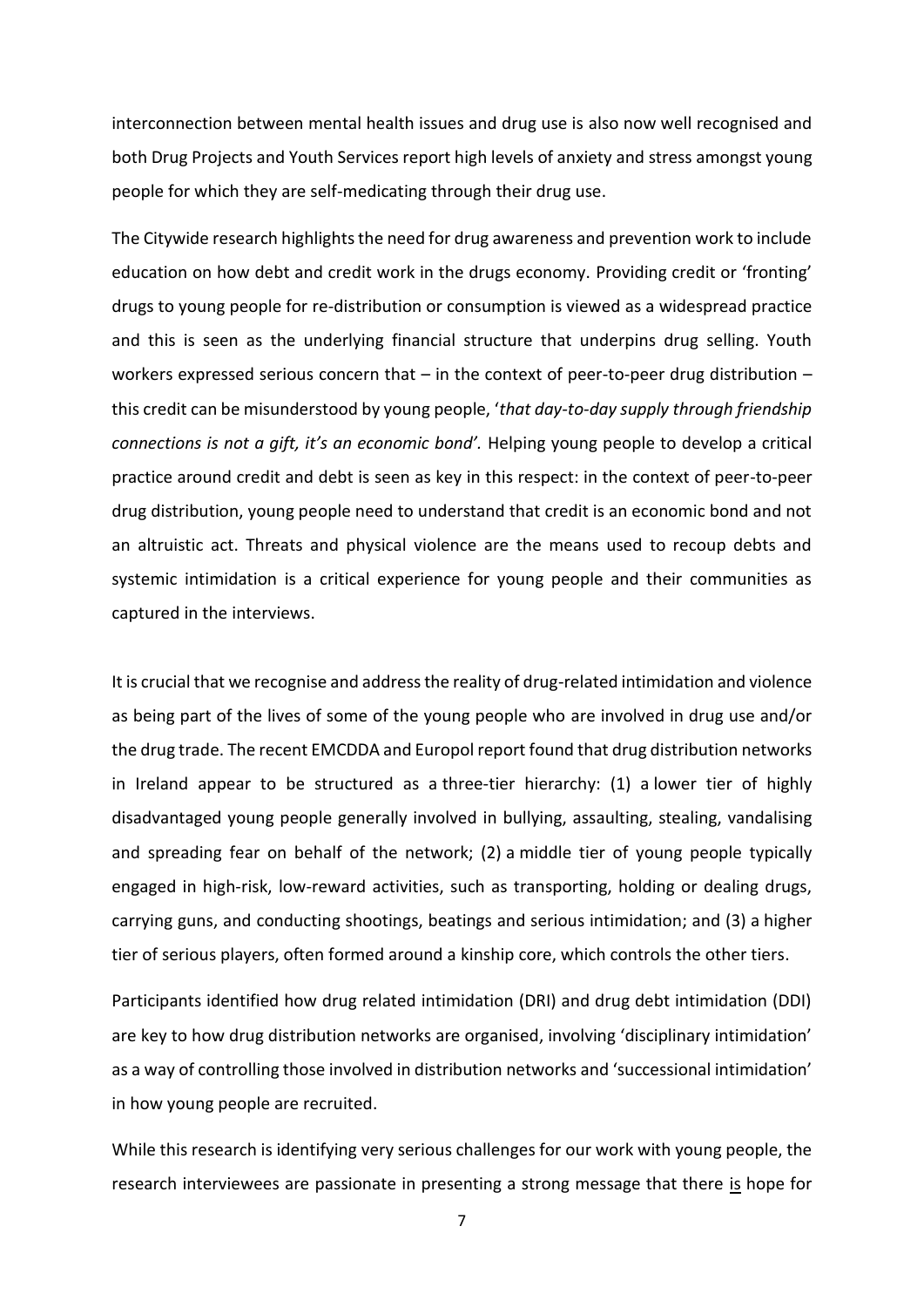the young people involved. The research shows that many young people involved in selling drugs can be reached by services and are open to finding alternatives.

It is vital to build on the existing projects and services at community level that are already embedded with these issues. The Health Research Board's evidence review (Murphy et al, 2017) highlighted a number of trialled models that have shown promise in dealing with drug related intimidation based upon universal, selected and indicated interventions. These approaches can be adapted to deal with the Irish context in a way that builds on the work of practitioners in local communities. Specific investments need to be made to support practitioners and projects that are currently engaging young people who are involved in the drug economy, including the 'Easy Street' model identified earlier. Further evaluation and dissemination of their experiences, practices and impacts are also recommended.

#### **Diversion**

**2.8.1 - The Department of Justice and Equality will develop and fund sustained communitybased interventions for the most serious and prolific young offenders and their families, and for those who are at significant risk of becoming serious and prolific offenders, designed around the needs of the children and young people rather than Departmental responsibilities and funding lines .**

**2.9.5 - Assess the potential of specialised youth projects (or similar) to provide suitable diversionary programmes for the 18- 24 years age group, with a view to developing pilot initiatives with DJE with DCYA, DRCD, AGS Probation Service Scoping Paper within 6 months 25 community partners, including social enterprises and aligned with community development and employment and training strategies**

#### **Key elements of a potential model**

As part of the Citywide research, Youth Workers were asked to identify key elements of a model for working with young people involved in the drugs trade. They see it is as critical that, as those involved in the drugs trade are involved in relationship building with young people,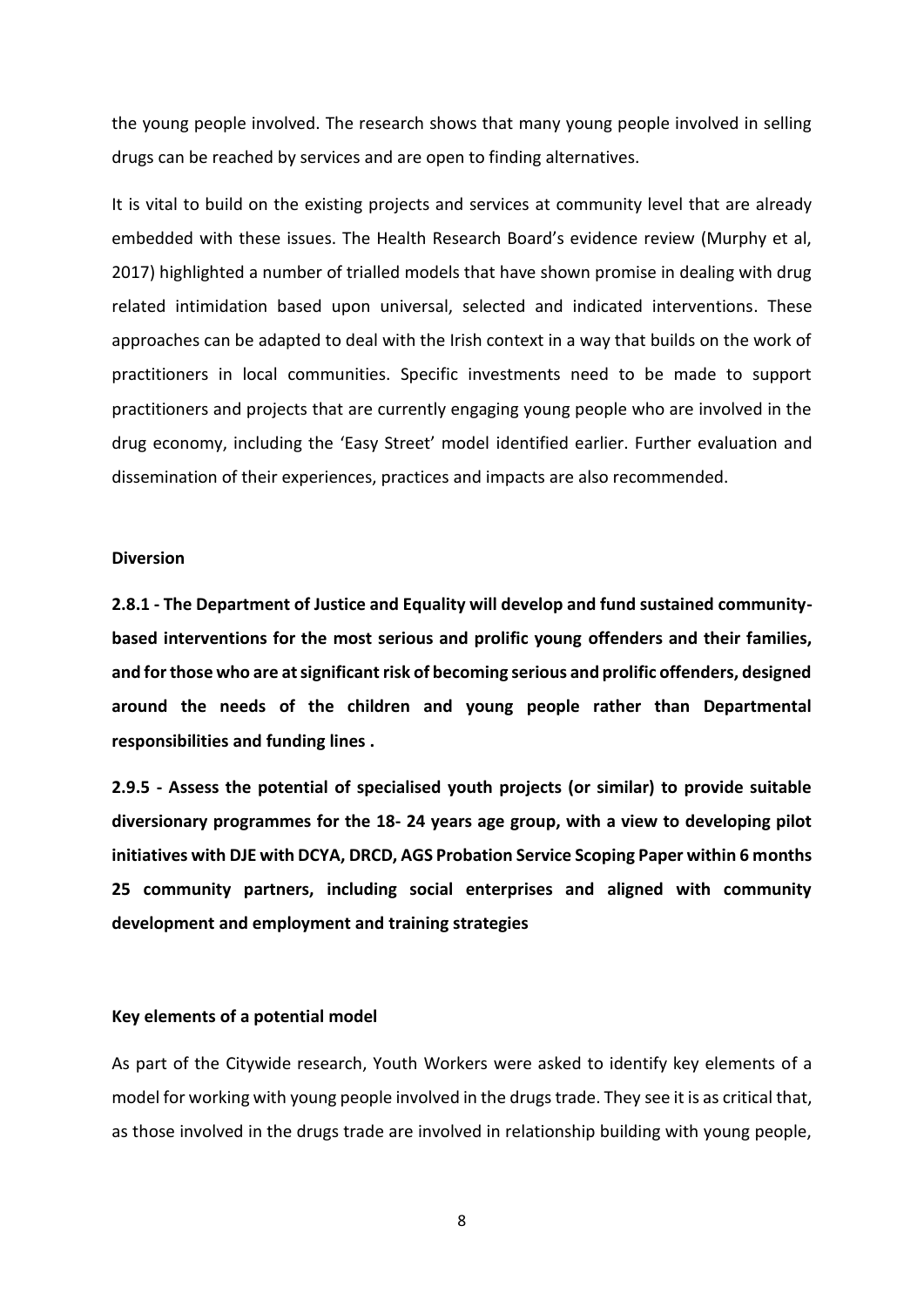so must services focus on the importance of providing young people with alternative positive relationships within their communities.

Initiation to the drug economy goes unrecognised and can materialise from what appears to be 'random', innocent or innocuous connection or request e.g. being asked to run an errand to the shops This was referred to by some as a type of inculcation which can begin in an unconscious way and progress to testing loyalty to more fully conscious and active grooming. While there was a reluctance to suggest that such initiation was active or conscious 'grooming', it was nonetheless seen as a type of relationship building that might progress towards requests to holding money, drugs or weapons.

The research identifies the quality of the relationships that young people have with youth workers and drug services, together with family and other advocates, as crucial to enabling them to disengage from the drugs trade. Participants see that critical incidents serve as a means of creating insight which can ignite the disengagement process and open up an alternative conversation with young people about what the future might hold. In this context, they said that the 'gangland' narrative on the drugs trade is especially unhelpful to finding workable and practical solutions for these young people, as it tends to present them as outside of the bonds of normal human relationships, rather than open to influence from positive relationships. The services strongly reject the view that young men, in particular, are "untouchable" and listening to and understanding their experiences is an essential first step in addressing their situation. As part of these conversations, we need to recognise that there are specific ways that young women are engaged in or impacted by the polydrug economy. Further evidence and practice developments need to focus on these gender differences specifically. The Citywide research also highlights the need also to incorporate a curriculum on relationships into approaches to drug education and prevention.

The Youth Projects in the Citywide research are building models drawing on their own experience and learning from the experience of others elsewhere. One approach that has been adapted for use by Irish Community Projects comes from the *Lugna Gatan* ('Easy Street') model developed by the Fryshuset group in Sweden. The model involves young outreach workers acting as 'stewards' or hosts who intervene to prevent crime, mediate conflicts, and engage marginalised young people. The approach is based on outreach and bridging – making